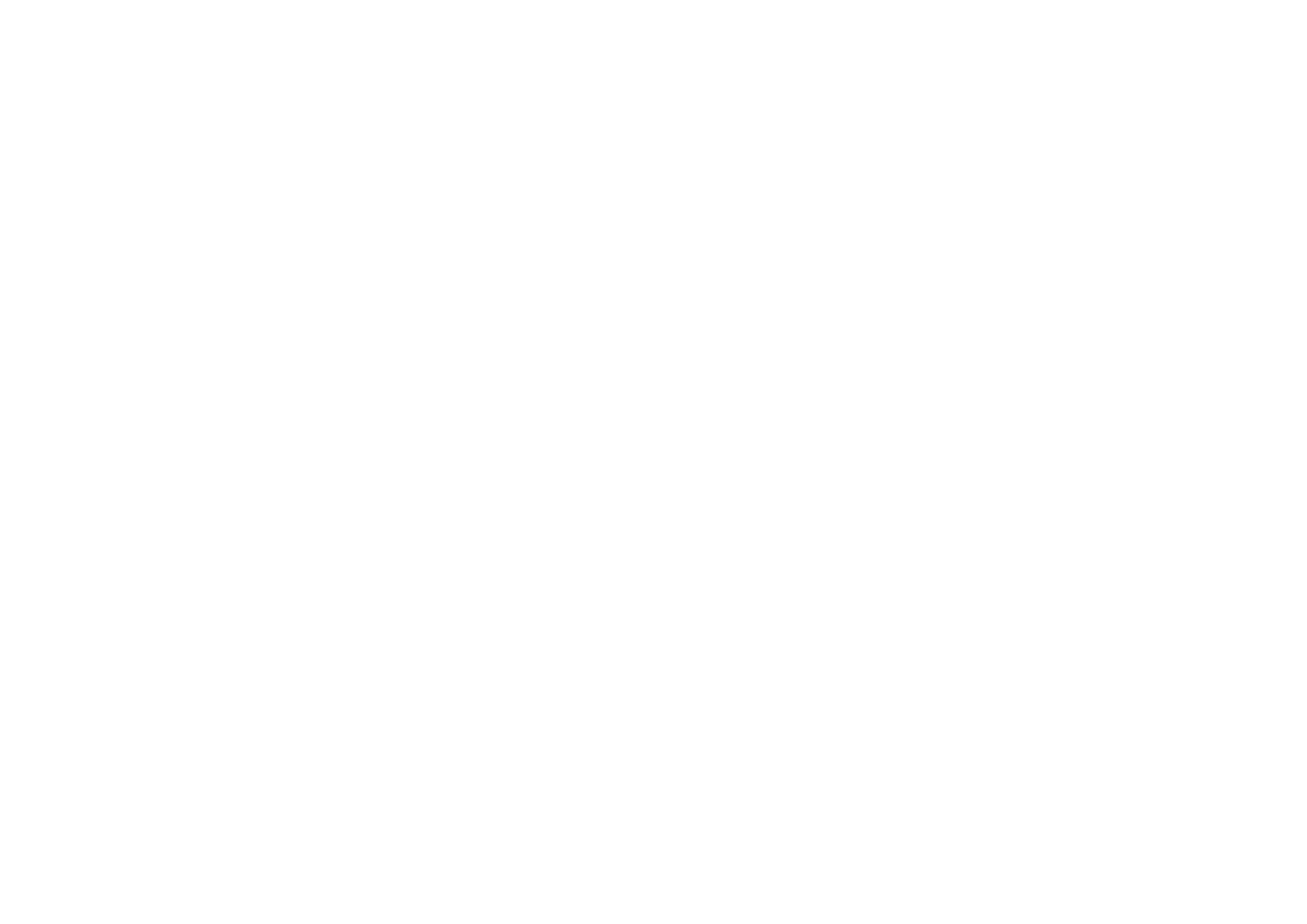Schools must use the funding to make **additional and sustainable** improvements to the quality of Physical Education, Sport and Physical Activity (PESPA) they offer. This means that you should use the Primary PE and Sport Premium to:

- Develop or add to the PESPA activities that your school already offer
- Build capacity and capability within the school to ensure that improvements made now will benefit pupils joining the school in future years

Please visit [gov.uk](https://www.gov.uk/guidance/pe-and-sport-premium-for-primary-schools) for the revised DfE guidance including the 5 key indicators across which schools should demonstrate an improvement. This document will help you to review your provision and to report your spend. DfE encourages schools to use this template as an effective way of meeting the reporting requirements of the Primary PE and Sport Premium.

We recommend you start by reflecting on the impact of current provision and reviewing the previous spend. Under the [Ofsted Schools Inspection Framework,](https://www.gov.uk/government/publications/school-inspection-handbook-from-september-2015) inspectors will assess how effectively leaders use the Primary PE and Sport Premium and measure its impact on outcomes for pupils, and how effectively [governors](https://www.gov.uk/government/publications/governance-handbook) hold them to account for this.

Schools are required to [publish details](https://www.gov.uk/guidance/what-maintained-schools-must-publish-online#pe-and-sport-premium-for-primary-schools) of how they spend this funding as well as on the impact it has on pupils' PE and sport participation and attainment by the end of the summer term or by **31 July 2020** at the latest.

We recommend regularly updating the table and publishing it on your website throughout the year, as evidence of your ongoing review into how you are using the money to secure maximum, sustainable impact. To see an example of how to complete the table please click [HERE.](http://www.afpe.org.uk/physical-education/wp-content/uploads/afPE-Example-Template-Indicator-2018-Final.pdf)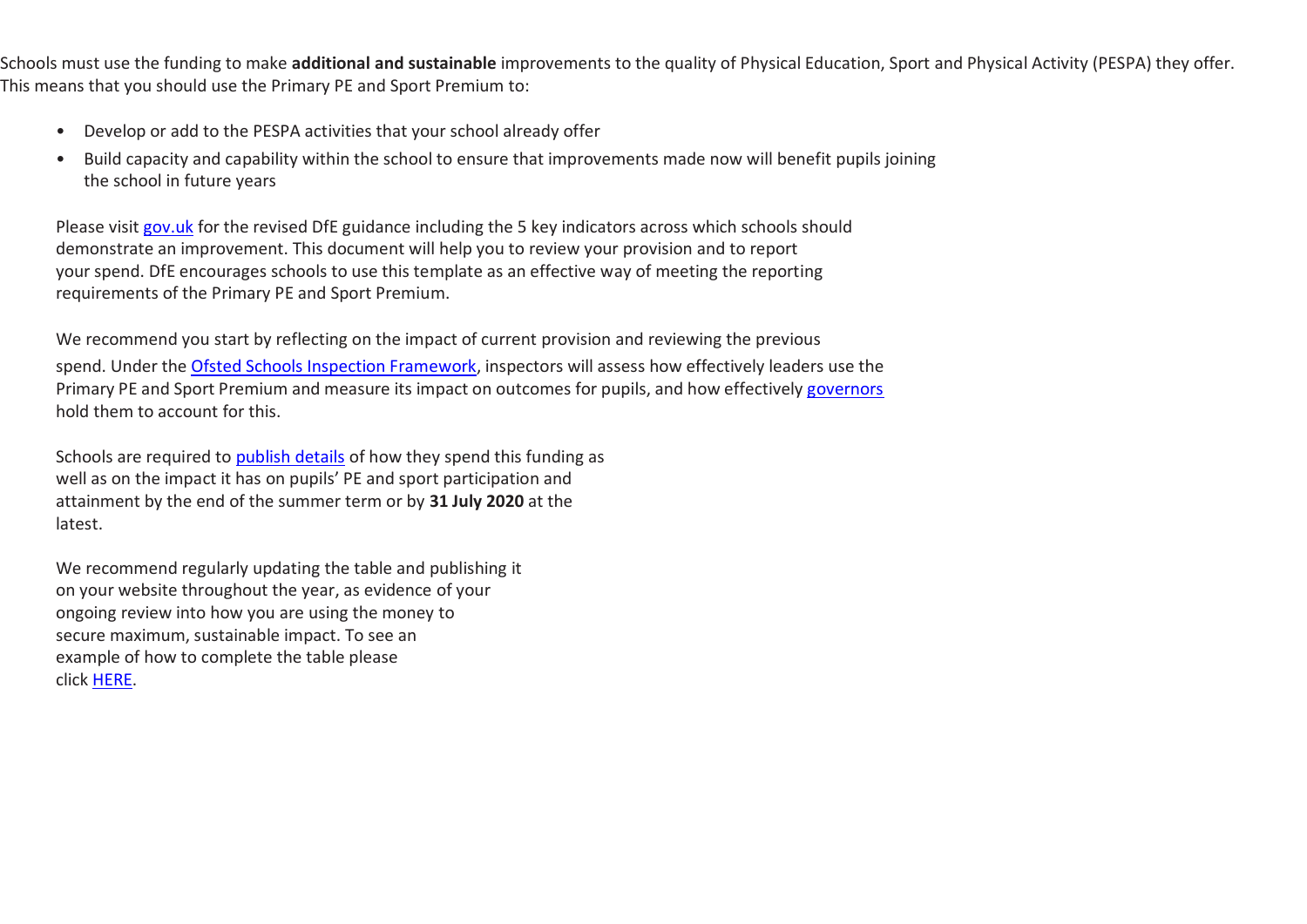Support for review and reflection - considering the 5 key indicators from DfE, what development needs are a priority for your setting and your students now and why? Use the space below to reflect on previous spend, identify current need and priorities for the future.

| To promote and sustain pupil wellbeing throughout the school.<br>Providing the children with an opportunity to take part in more competitive<br>Regular staff meetings/discussions to ensure the curriculum is consistent and<br>Praise and celebrate sporting achievements |
|-----------------------------------------------------------------------------------------------------------------------------------------------------------------------------------------------------------------------------------------------------------------------------|
|                                                                                                                                                                                                                                                                             |

| Meeting national curriculum requirements for swimming and water safety                                                                                                                                                                                            | Please complete all of the below: |
|-------------------------------------------------------------------------------------------------------------------------------------------------------------------------------------------------------------------------------------------------------------------|-----------------------------------|
| What percentage of your current Year 6 cohort swim competently, confidently and proficiently over a distance of at<br>least 25 metres?<br>N.B. Even though your children may swim in another year please report on their attainment on leaving<br>primary school. | 10.52%                            |
| What percentage of your current Year 6 cohort use a range of strokes effectively [for example, front crawl,<br>backstroke and breaststroke]?                                                                                                                      | 10.52%                            |
| What percentage of your current Year 6 cohort perform safe self-rescue in different water-based situations?                                                                                                                                                       | 10.52 %                           |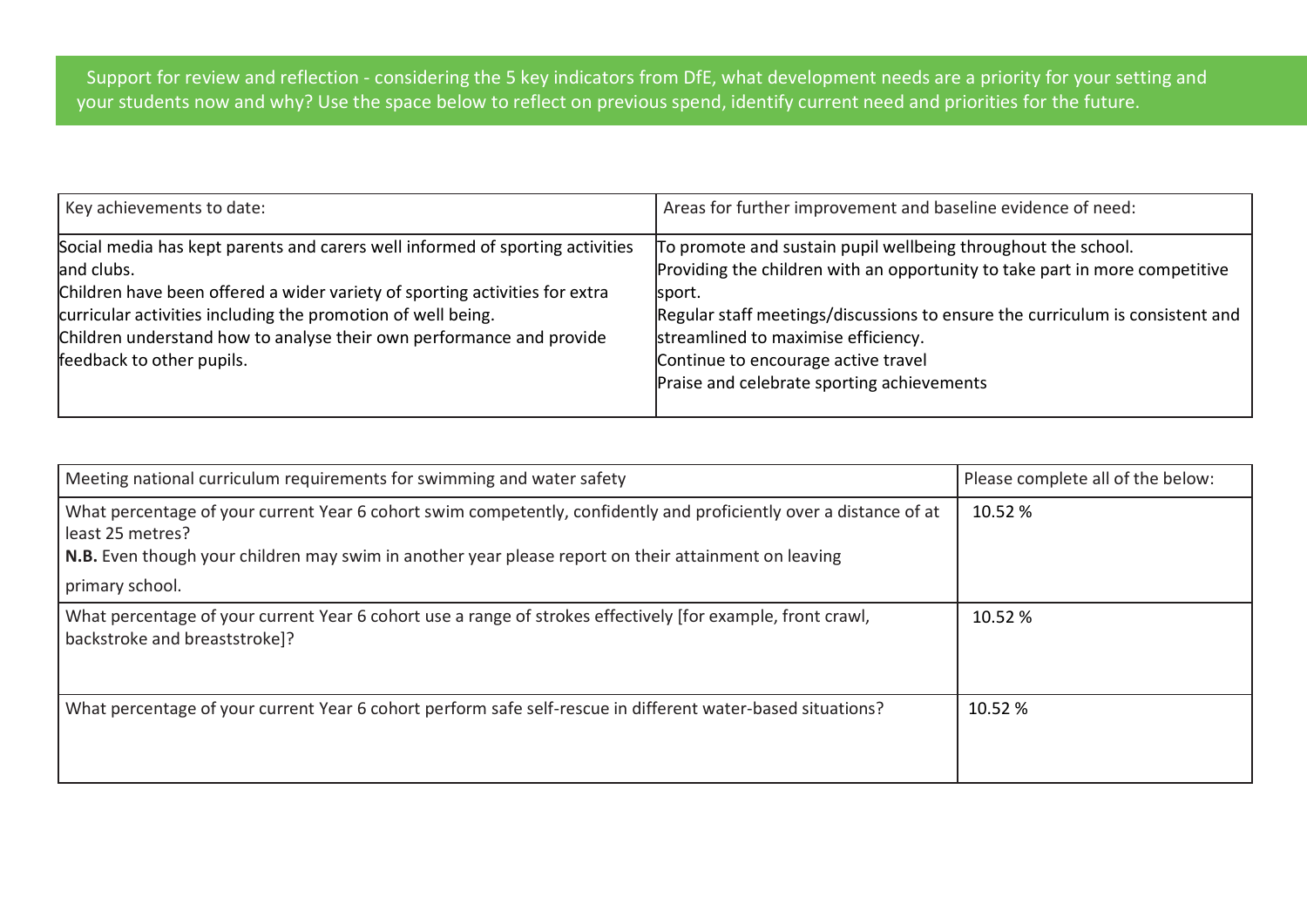| Schools can choose to use the Primary PE and Sport Premium to provide additional provision for swimming but this | l Yes                                 |
|------------------------------------------------------------------------------------------------------------------|---------------------------------------|
| must be for activity <b>over and above</b> the national curriculum requirements. Have you used it in this way?   | The booster sessions are used in year |
|                                                                                                                  | 3 the 'normal' sessions are provided  |
|                                                                                                                  | for children in year 2.               |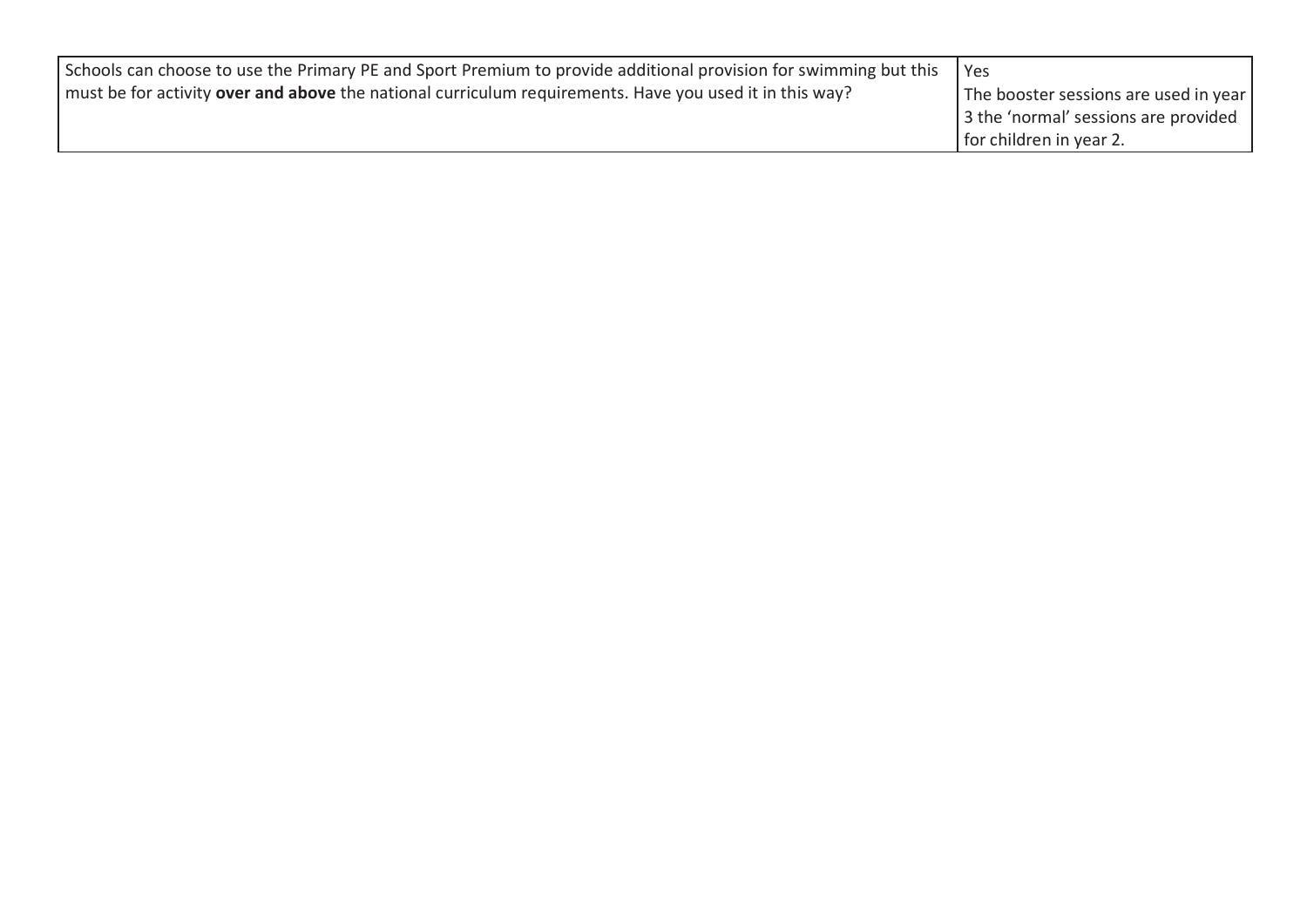## **Action Plan and Budget Tracking**

Capture your intended annual spend against the 5 key indicators. Clarify the success criteria and evidence of impact that you intend to measure to evaluate for students today and

| <b>Academic Year: 2019/2020</b>                                                                                                                        | Total fund allocated: £17,580                                                                                                                                                                                                                                                                           | <b>Date Updated:</b>                                      |                                                                                                                                                                                                                                                                                                                                                                                                                 |                                                                                                                                                                 |
|--------------------------------------------------------------------------------------------------------------------------------------------------------|---------------------------------------------------------------------------------------------------------------------------------------------------------------------------------------------------------------------------------------------------------------------------------------------------------|-----------------------------------------------------------|-----------------------------------------------------------------------------------------------------------------------------------------------------------------------------------------------------------------------------------------------------------------------------------------------------------------------------------------------------------------------------------------------------------------|-----------------------------------------------------------------------------------------------------------------------------------------------------------------|
| Key indicator 1: The engagement of all pupils in regular physical activity - Chief Medical Officer guidelines recommend that                           |                                                                                                                                                                                                                                                                                                         |                                                           |                                                                                                                                                                                                                                                                                                                                                                                                                 | Percentage of total allocation:                                                                                                                                 |
| primary school children undertake at least 30 minutes of physical activity a day in school                                                             |                                                                                                                                                                                                                                                                                                         |                                                           |                                                                                                                                                                                                                                                                                                                                                                                                                 | 16%                                                                                                                                                             |
| School focus with clarity on<br>intended impact on pupils:                                                                                             | Actions to achieve:                                                                                                                                                                                                                                                                                     | Funding<br>allocated:                                     | Evidence and impact:                                                                                                                                                                                                                                                                                                                                                                                            | Sustainability and suggested<br>next steps:                                                                                                                     |
| For each class to complete additional<br>daily physical activity.<br>Lunch time games carried out by<br>welfare staff to promote physical<br>activity. | Daily mile<br>Wake and shake<br>Bikeability.                                                                                                                                                                                                                                                            | for 5 bikes<br>delivered to<br>school.                    | Bikeability £690 The daily mile has been used<br>mainly in upper KS2 and has had<br>a positive e impact on behaviour. children's readiness to learn<br>Wake and shake has been used<br>in KS1 and has improved the<br>children's alertness and<br>readiness for learning.<br>Progression is seen with skipping times games are being used<br>in two year groups with<br>progression tracked with each<br>child. | To promote the daily mile<br>across the school to improve<br>and promote physical activity<br>across the school.<br>Ensure lunch time and break<br>effectively. |
| Access high quality specialist<br>coaching in a broader range of sports<br>land activities.                                                            | Gymnastic sessions prior to<br>lockdown.<br>Gymnastic specialist providing<br>videos for the whole school during<br>lockdown.<br>Covered a range of skills for the<br>whole school.<br>Staff to observe and develop skills<br>and knowledge<br>Children at home completing their<br>gymnastic sessions. | £60 per week<br>for 2 afternoon<br>sessions<br>$= £2,130$ | Differentiated videos from the<br>specialist have been given out to<br>the children, the children have<br>enjoyed these videos and<br>recorded their performances to<br>show to their class teachers.<br>Children develop skills in a range<br>of sports<br><b>CPD</b> for teachers to increase<br>confidence, knowledge and skill<br>in the delivery of gymnastics and<br>health and exercise - Increase       | Ensure gymnastic videos are<br>continuous and are used for<br>each class including EYFS.                                                                        |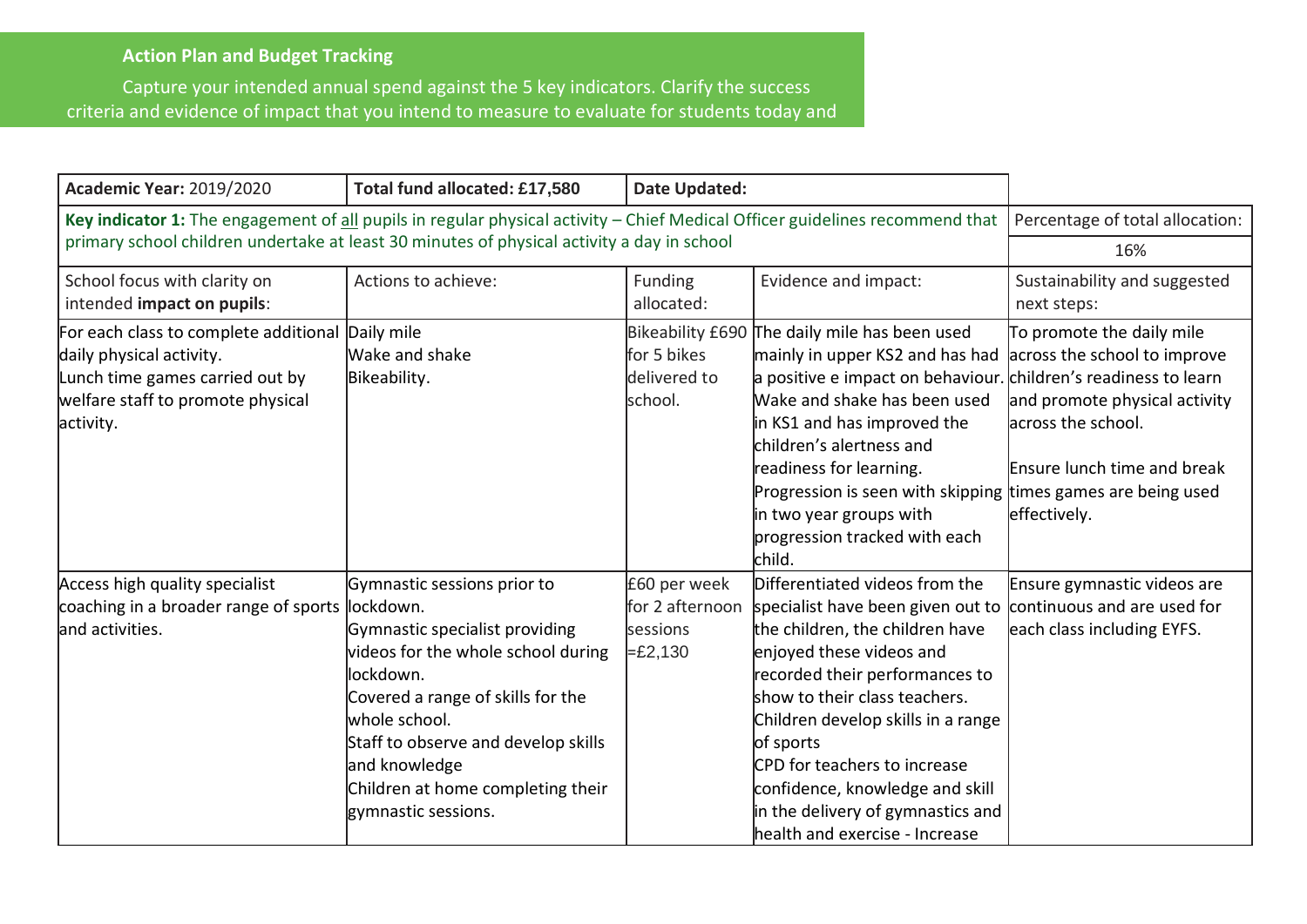|                                                                                                                                                                                |                                                                                                                                                                                 |                                                              | attainment levels - Inspire<br>children and promote a healthy<br>and active lifestyle.                                                                                                                                                                                                         |                                                                                                                                   |
|--------------------------------------------------------------------------------------------------------------------------------------------------------------------------------|---------------------------------------------------------------------------------------------------------------------------------------------------------------------------------|--------------------------------------------------------------|------------------------------------------------------------------------------------------------------------------------------------------------------------------------------------------------------------------------------------------------------------------------------------------------|-----------------------------------------------------------------------------------------------------------------------------------|
| Key indicator 2: The profile of PESSPA being raised across the school as a tool for whole school improvement                                                                   |                                                                                                                                                                                 |                                                              |                                                                                                                                                                                                                                                                                                | Percentage of total allocation:                                                                                                   |
|                                                                                                                                                                                |                                                                                                                                                                                 |                                                              |                                                                                                                                                                                                                                                                                                | 0.5%                                                                                                                              |
| School focus with clarity on<br>intended impact on pupils:                                                                                                                     | Actions to achieve:                                                                                                                                                             | Funding<br>allocated:                                        | Evidence and impact:                                                                                                                                                                                                                                                                           | Sustainability and suggested<br>next steps:                                                                                       |
| PE class certificates are being<br>identified and rewarded during<br>celebration assembly, this promotes<br>the importance of excellence and<br>effort in children's learning. | Reward certificates and stickers are<br>given out during assembly time.<br>Information about PE achievement<br>is shared via the newsletter,<br>Facebook and the school website | Printings costs/<br>certificates/<br><b>stickers</b><br>£100 | School website<br>l/Newsletter<br>Inviting parents to assembly                                                                                                                                                                                                                                 | Children feel valued in their PE<br>llessons and this is<br>demonstrated by a positive<br>change in their attitude and<br>effort. |
| Using oracy in PE lessons to engage<br>children to critique their own<br>development.                                                                                          | The speak like an athlete board<br>bromotes discussion and sentence<br>starters to help children evaluate<br>their own performance and assess<br>each other through lessons.    | N/A                                                          | Children can answer reflective<br>questions such as the<br>importance of teamwork or the<br>lneed for inclusion.<br>The board helps the children<br>discuss with one another their<br>own development and assesses<br>themselves this helps the<br>lchildren's self-esteem and self-<br>worth. | Ensure all year groups are using<br>the board during PE lessons.                                                                  |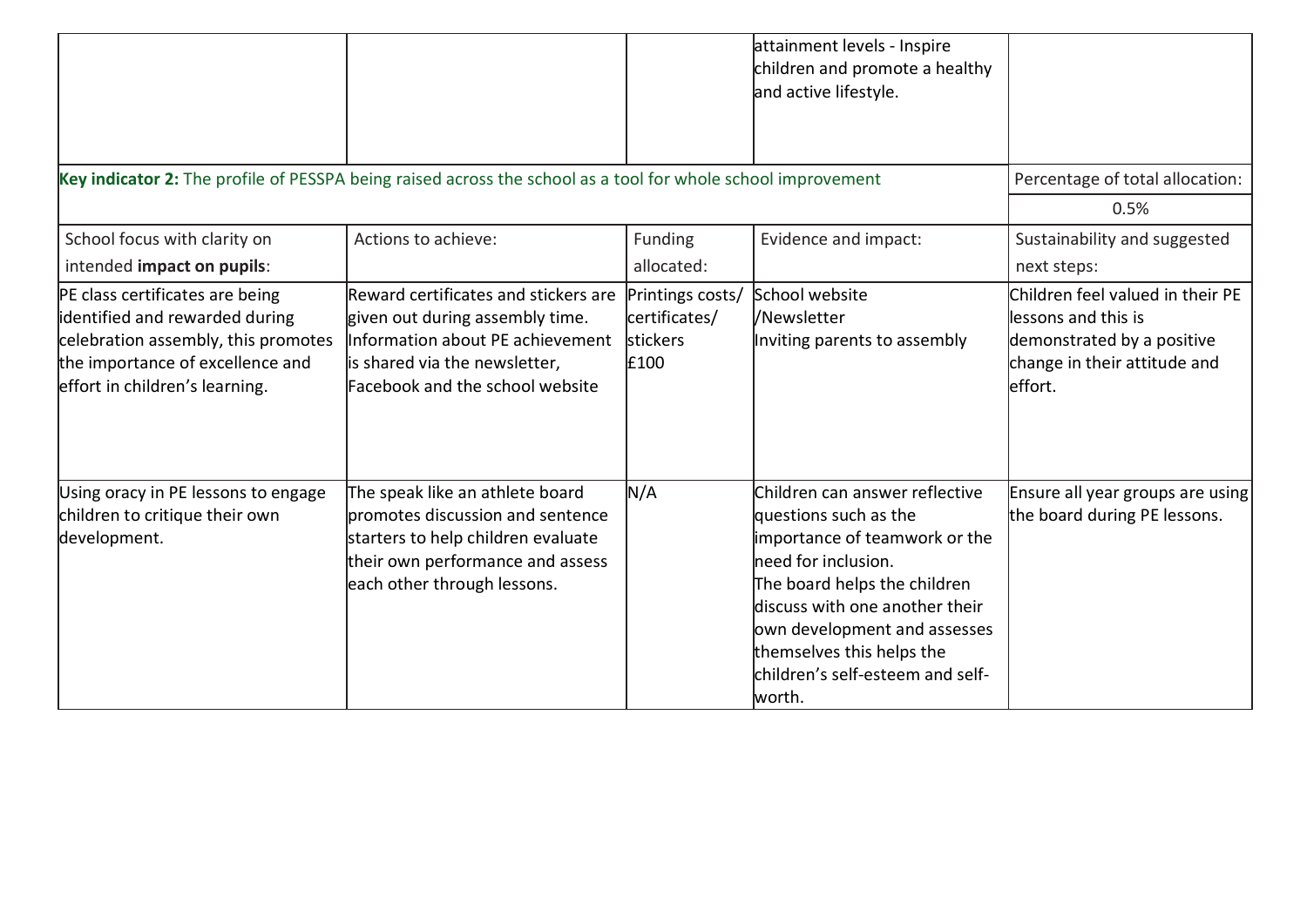| For all staff to be confident in   | Developed a clear progression tool $N/A$ | Lesson observations | Ensure teachers are using the |
|------------------------------------|------------------------------------------|---------------------|-------------------------------|
| teaching PE following a clear      | for teachers to ensure that pitch        | Pupil feedback      | new scheme of work and        |
| progression of skills, providing   | and expectation is accurate and          |                     | progression document to plan  |
| lessons with appropriate pitch and | skills are built upon.                   |                     | ahead with the PE curriculum. |
| challenge.                         |                                          |                     |                               |
|                                    | New Lancashire Scheme of Work            |                     |                               |
|                                    | 2020 which provides clear guidance       |                     |                               |
|                                    | on how to plan and deliver FMS           |                     |                               |
|                                    | through the National Curriculum.         |                     |                               |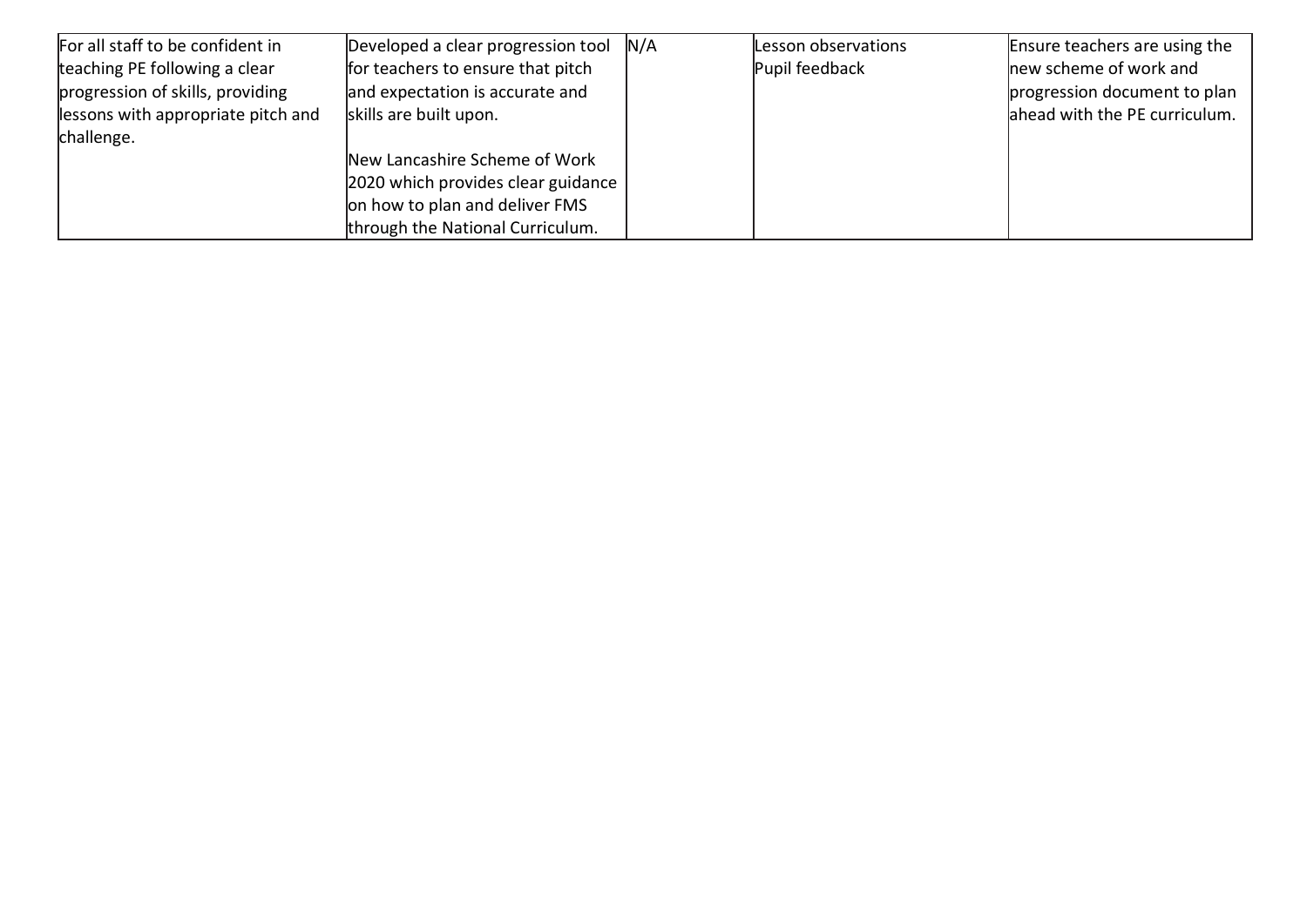| Key indicator 3: Increased confidence, knowledge and skills of all staff in teaching PE and sport                                                                                                                                                                                                                                                                                                                                                       | Percentage of total allocation:                                                                                                                                                                                                                                                                                                                                                                                                                                             |                       |                                                                                                                                                                                                                                                                                                                                                                                                                                                                                                           |                                                                                                                                         |
|---------------------------------------------------------------------------------------------------------------------------------------------------------------------------------------------------------------------------------------------------------------------------------------------------------------------------------------------------------------------------------------------------------------------------------------------------------|-----------------------------------------------------------------------------------------------------------------------------------------------------------------------------------------------------------------------------------------------------------------------------------------------------------------------------------------------------------------------------------------------------------------------------------------------------------------------------|-----------------------|-----------------------------------------------------------------------------------------------------------------------------------------------------------------------------------------------------------------------------------------------------------------------------------------------------------------------------------------------------------------------------------------------------------------------------------------------------------------------------------------------------------|-----------------------------------------------------------------------------------------------------------------------------------------|
|                                                                                                                                                                                                                                                                                                                                                                                                                                                         |                                                                                                                                                                                                                                                                                                                                                                                                                                                                             |                       |                                                                                                                                                                                                                                                                                                                                                                                                                                                                                                           | 78%                                                                                                                                     |
| School focus with clarity on intended Actions to achieve:<br>impact on pupils:                                                                                                                                                                                                                                                                                                                                                                          |                                                                                                                                                                                                                                                                                                                                                                                                                                                                             | Funding<br>allocated: | Evidence and impact:                                                                                                                                                                                                                                                                                                                                                                                                                                                                                      | Sustainability and suggested<br>next steps:                                                                                             |
| Appointment of a gymnastic specialist Specialist Teachers model and<br>teacher ½ a day a week to deliver high team teach lessons with staff to<br>quality PE.                                                                                                                                                                                                                                                                                           | develop staff confidence and<br>competence in PE.<br>All staff teaching PE are aware of<br>the importance of Physical Literacy<br>and the need to develop<br><b>Fundamental Movement Skills</b><br>from an early age.                                                                                                                                                                                                                                                       |                       | Previously listed Lesson observations<br>Pupil feedback                                                                                                                                                                                                                                                                                                                                                                                                                                                   | Staff to observe and lead more<br>independent sessions for their<br>own class and gain feedback<br>and guidance from the<br>specialist. |
| Commando Joe<br>Continue to Improve the provision of<br>resources and structured missions in<br>lorder to enhance resilience and<br>confidence. Lunchtime sports will<br>positively impact behaviour and<br>reduce negative impact on<br>afternoon's learning.<br>Improve emotional and social<br>wellbeing of key children with the<br>introduction of Self Esteem groups.<br>Introduction of Physical mentoring<br>with chosen students that teachers | Specialist coach (commando Joe)<br>model and team teach lessons<br>with staff to develop staff<br>confidence and competence in PE.<br>Worked with identified groups of<br>children and working closely with<br>the inclusion manager to promote<br>gross motor skills.<br>Liaised with behaviour lead to use<br>of sporting activities to improve<br>the behavior of identified children<br>through team games and<br>developing resilience through<br>sporting activities. | £13,670               | Pupils will have developed greater Enhanced pupil performance,<br>physical skills and confidence in<br>core stability.<br>Daily intervention with individuals Sports equipment from CJ to<br>and groups established and<br>proven over the term to establish<br>self-belief and structure and calm, Pupil feedback<br>supporting the other class<br>members.<br>Students and teachers look<br>forward to missions. Good<br>knowledge of characters and<br>mission specific understanding<br>lestablished. | positive attitudes to health and<br>well-being.<br>be used in PE lessons.                                                               |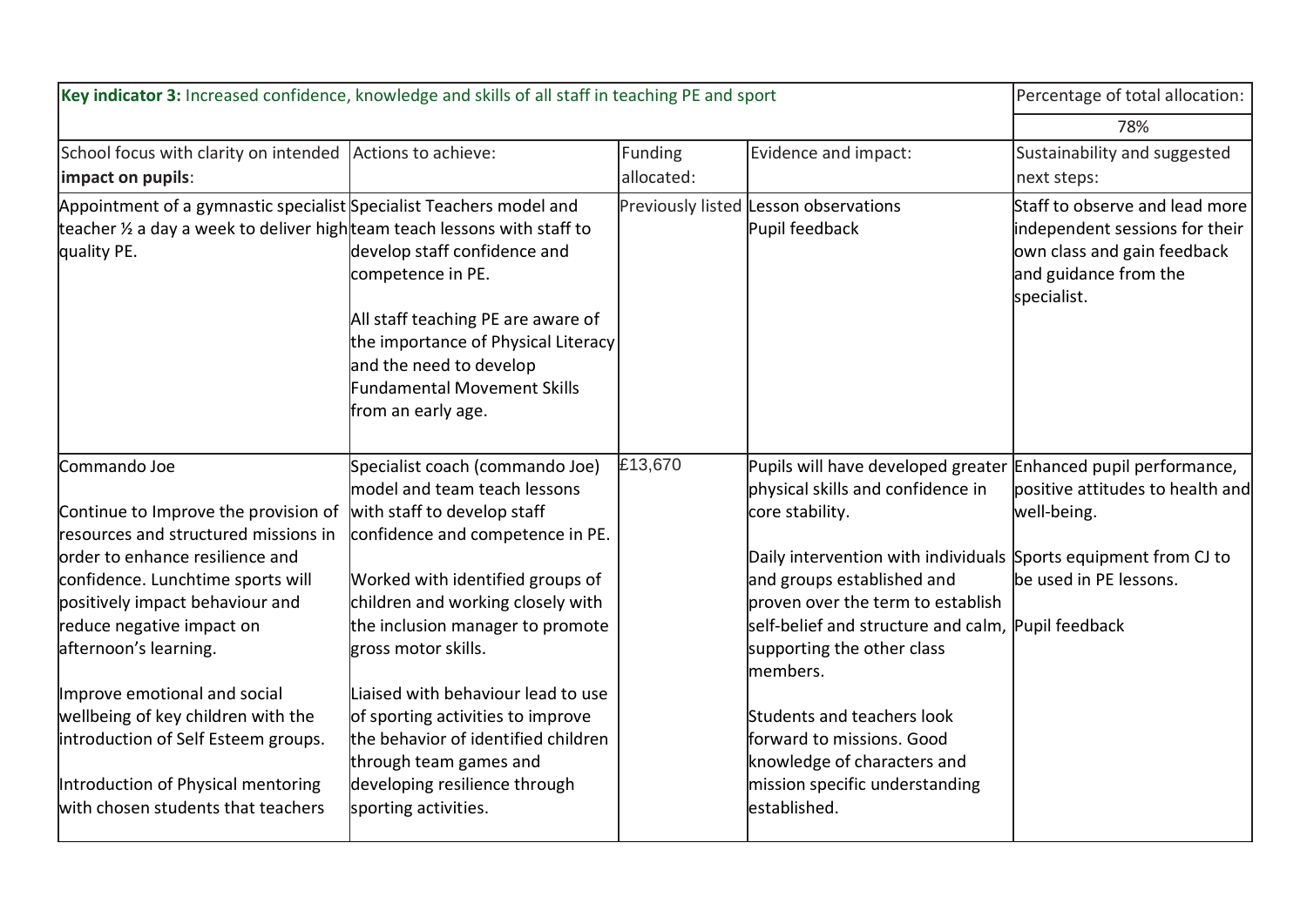| may feel a lack of physical and motor                                                         |                                    | Character traits used across the                                   |                                 |
|-----------------------------------------------------------------------------------------------|------------------------------------|--------------------------------------------------------------------|---------------------------------|
| skills                                                                                        |                                    | curriculum and awarded with                                        |                                 |
|                                                                                               |                                    | certificates at Friday assembly.                                   |                                 |
| Raise Profile of the Character                                                                |                                    |                                                                    |                                 |
| Curriculum for EYFS and inclusion                                                             |                                    | Sports Equipment to support                                        |                                 |
| within the whole school ethos.                                                                |                                    | activities and promote topic                                       |                                 |
|                                                                                               |                                    | activities to link in with class                                   |                                 |
| Possibility of Parents & students                                                             |                                    | curriculum.                                                        |                                 |
| Mission (Tues) after school club.                                                             |                                    |                                                                    |                                 |
| Allowing both students and parents                                                            |                                    |                                                                    |                                 |
| an understanding of Cjs.                                                                      |                                    |                                                                    |                                 |
|                                                                                               |                                    |                                                                    |                                 |
| Key physical intervention groups will                                                         |                                    |                                                                    |                                 |
| be held weekly at the scheduled time.                                                         |                                    |                                                                    |                                 |
| They will be followed up with an                                                              |                                    |                                                                    |                                 |
| update to the teacher to ensure that                                                          |                                    |                                                                    |                                 |
| all provision for selected children is                                                        |                                    |                                                                    |                                 |
| recorded. Individual and group                                                                |                                    |                                                                    |                                 |
| interventions to continue in as                                                               |                                    |                                                                    |                                 |
| directed.                                                                                     |                                    |                                                                    |                                 |
|                                                                                               |                                    |                                                                    |                                 |
| Bikeability-KS1 and EYFS trained to                                                           | Staff trained to deliver well      | Previously Listed EYFS and year 1 have had                         | Reception to use balance bikes  |
| deliver balance bike sessions.                                                                | structured lessons using the bikes | numerous Bikeability sessions with weekly for all pupils in class. |                                 |
|                                                                                               | so that children increase their    | identified children to promote                                     |                                 |
|                                                                                               | balance and co - ordination        | core strength and build gross                                      |                                 |
|                                                                                               | through regular use of the bikes.  | motor skill.                                                       |                                 |
|                                                                                               |                                    |                                                                    |                                 |
|                                                                                               |                                    |                                                                    |                                 |
|                                                                                               |                                    |                                                                    |                                 |
|                                                                                               |                                    |                                                                    |                                 |
|                                                                                               |                                    |                                                                    |                                 |
|                                                                                               |                                    |                                                                    |                                 |
|                                                                                               |                                    |                                                                    |                                 |
| Key indicator 4: Broader experience of a range of sports and activities offered to all pupils |                                    |                                                                    | Percentage of total allocation: |
|                                                                                               |                                    |                                                                    | 2%                              |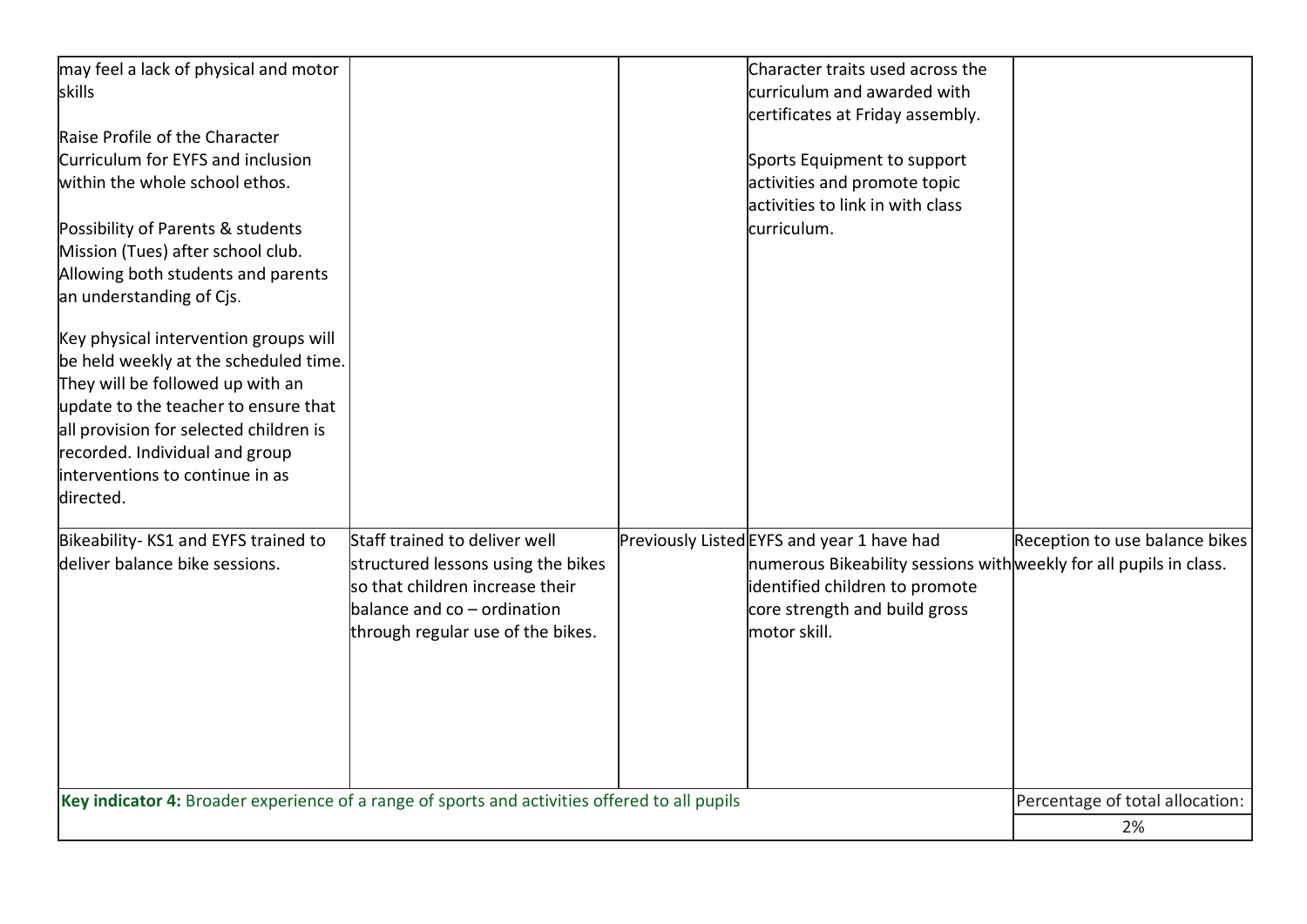| School focus with clarity on intended Actions to achieve:                                                                                            |                                                                                                                                                                                                                                       | Funding                                                              | Evidence and impact:                                                                                                                                                                                                                                                                                                                            | Sustainability and suggested                                                                                       |
|------------------------------------------------------------------------------------------------------------------------------------------------------|---------------------------------------------------------------------------------------------------------------------------------------------------------------------------------------------------------------------------------------|----------------------------------------------------------------------|-------------------------------------------------------------------------------------------------------------------------------------------------------------------------------------------------------------------------------------------------------------------------------------------------------------------------------------------------|--------------------------------------------------------------------------------------------------------------------|
| impact on pupils:                                                                                                                                    |                                                                                                                                                                                                                                       | allocated:                                                           |                                                                                                                                                                                                                                                                                                                                                 | next steps:                                                                                                        |
| Curriculum map created that delivers Lancashire Scheme of Work is now N/A<br>a broad and balanced PE curriculum                                      | being used across the Key Stages.                                                                                                                                                                                                     |                                                                      | Curriculum Map provides a broad<br>and balanced PE programme.                                                                                                                                                                                                                                                                                   | Children are provided with<br>opportunities in a range of<br>sports and activities across the<br>key stages.       |
| Develop a wider range of after-school Different clubs available to<br>clubs to allow pupils to take part in a<br>wider range of sporting activities. | children through specialist sports<br>coaches and teachers. The children Dance session =  basis.<br>also have the opportunity to select $E60$<br>what clubs they would like to<br>attend. (Judo) (Dance) (Missions<br>and challenges) | ludo £300.00<br>Missions and<br>challenged<br>(previously<br>listed) | Clubs are on offer to all key stages Through pupil conferencing,<br>throughout the school on a weekly try to make more clubs<br>More pupils are getting involved<br>and willing to try new games and<br>activities. (Number of pupils<br>attending clubs increased)<br>More staff involved in supporting<br>and running extra-curricular clubs. | available specific to what the<br>children want to learn and<br>attend.                                            |
| 10 Balance ability bikes and<br>equipment have been purchased for<br>KS1.<br>A shed purchased to store the bikes.                                    | Balance bikes are to increase<br>balance, coordination and agility of (previously<br>kS1 children. .                                                                                                                                  | Bikeability<br>listed)                                               | Balance bikes have been used in<br>KS1 to increase their balance and<br>co – ordination through regular<br>luse of the bikes.                                                                                                                                                                                                                   | To ensure that the bikes are<br>being used effectively for the<br>children to develop a wide<br>variety of skills. |
| Key indicator 5: Increased participation in competitive sport                                                                                        |                                                                                                                                                                                                                                       |                                                                      |                                                                                                                                                                                                                                                                                                                                                 | Percentage of total allocation:                                                                                    |
|                                                                                                                                                      |                                                                                                                                                                                                                                       |                                                                      |                                                                                                                                                                                                                                                                                                                                                 | 0%                                                                                                                 |
| School focus with clarity on intended Actions to achieve:<br>impact on pupils:                                                                       |                                                                                                                                                                                                                                       | Funding<br>allocated:                                                | Evidence and impact:                                                                                                                                                                                                                                                                                                                            | Sustainability and suggested<br>next steps:                                                                        |